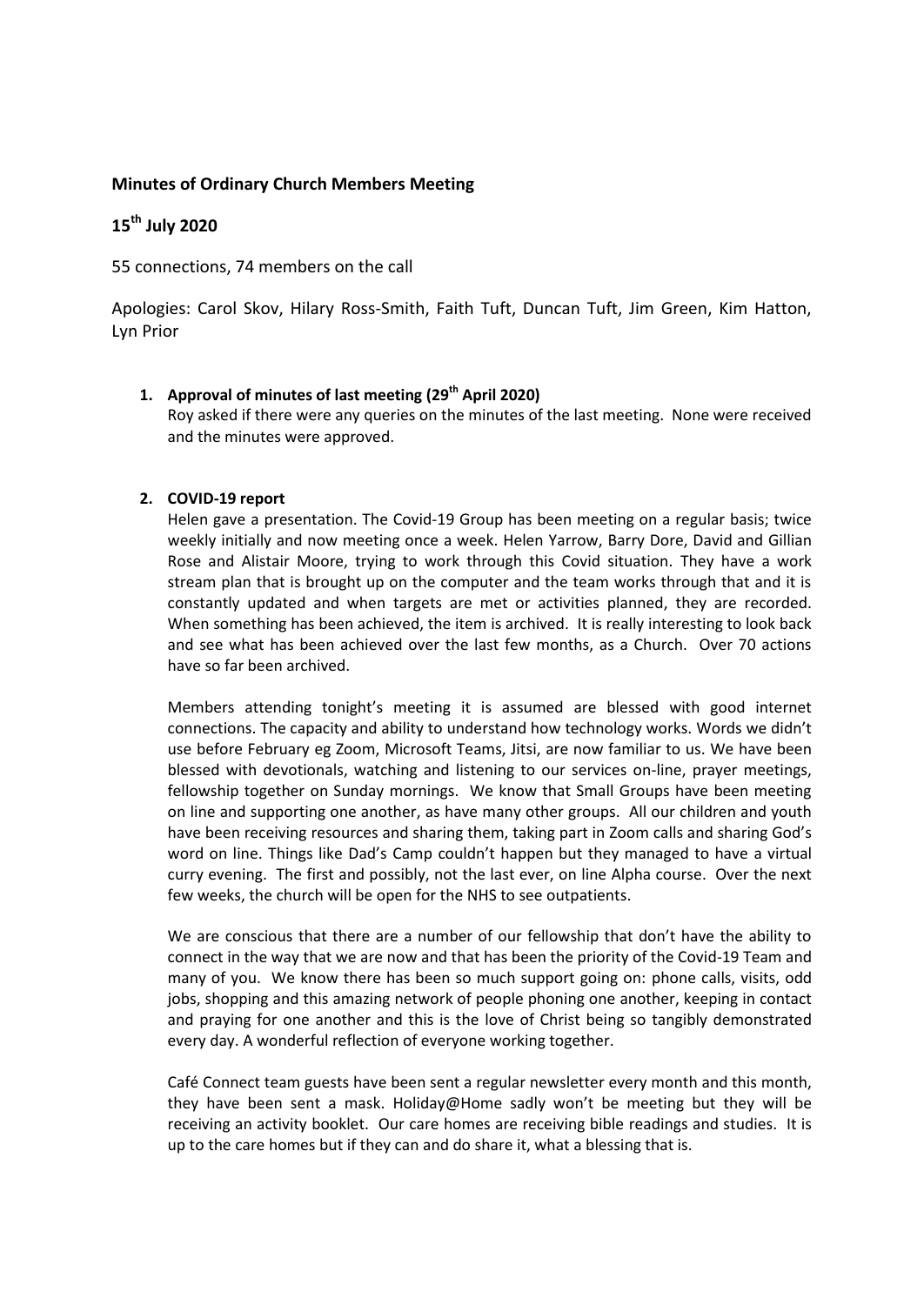Thanks to Hannah Dendy our intern, everyone including those not on line had their own personal prayer journal. Again, that has been a real priority for the Covid team.

Most recently, we have been focussing on what we are going to do with regards to opening church. Anything and everything we have decided to do will be following Government and BU guidelines and directions. The Covid-19 team has been diligently reading them and the updates they receive. They have been hearing from schools about how that is changing and it is also changing within the church and the BU guidelines.

We are conscious that different people have very different views about how, when and if we meet up. Healthy and robust discussions have taken place within the Diaconate and the Covid-19 Group. It has been agreed by the diaconate, with the guidance given from the Covid-19 Working Group, with a very strong caveat that there are no changes to the current guidance and policies based on where we are at the moment, our intention is that we open the church from Sunday  $16<sup>th</sup>$  August for a trial three weeks.

The plan is to open on August  $16^{th}$ ,  $23^{rd}$  and  $30^{th}$  August at 9.30 am for a short, devotional style service. The idea is to start small, to ensure we have sufficient people to staff it and sufficient people to ensure we have all of the necessary projection, sound, welcome team; that the stewards are sufficiently trained and confident in meeting the many guidelines and structures that need to be in place. Slowly building up to what will be permissible numbers. At the moment, based on the recommended social distances, within our church this is between 71 and 110. There may well be couples coming. The intention would be that in September, to open the service up for anyone that would like to come. That, in itself, will be more challenging. There may be more people that want to come, so we will operate a booking system. That might be a problem as not everyone will be able to book on line but that is the plan. We will invite people for the  $16<sup>th</sup>$  and slowly build up to almost capacity on the 30th, so that everyone will be safe and we know we are meeting all the guidelines and we are confident that people are going to be in a safe place.

It will not be a traditional service as we have had in the past. It is likely to be 40-45 minutes. No singing is allowed. Worship songs will be projected. We are also encouraging those who attend to leave the building as quickly as possible. Sadly, for the first few weeks, children and youth will not be permitted. It will be people's choice if they come along. We will not be able to give lifts. We plan to live stream that service at 9.30 am.

As well as the 9.30 am service, we will continue our 11 am service and our Sunday evening prayer/bible study service. At the moment, Derek is teaching a bible study on 1 Peter.

Before we meet, there is a lot to do. We need to work out basic things like how people come in and out, ensure that people are socially distanced. We need to write an events risk assessment, an employer risk assessment, a re-opening of buildings check list, pre-event check list, a cleaning check list and an emergency action plan. A number of check lists will be created. It's exciting. It will be a challenge but we think it is worth it to enable people who are able to and want to, to come back and worship. We will be engaging with all those we are looking to be part of those first three weeks. We are very conscious that there may be stewards who are unable to come back, there may be folks who don't feel comfortable to come back. Whenever we choose to do it, all the above is going to have to happen anyway and obviously, your prayers would be valued as to how we proceed and work forward. Questions were invited. Will toilets be open? They will be open but on a one-in, one-out basis. As in schools, it is encouraged that you go before coming but this is something that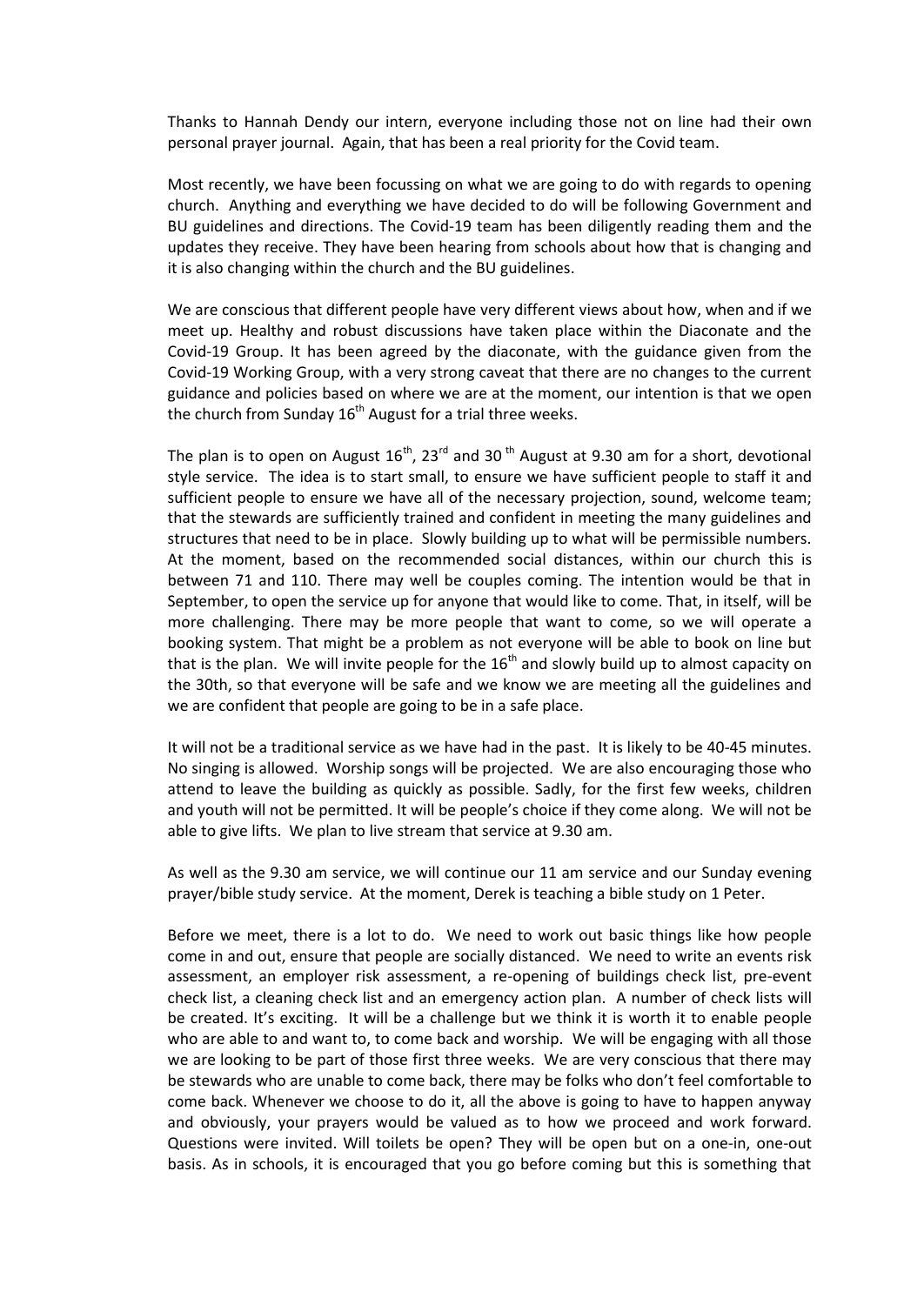will be part of the plan. Q – Would people be able to sit at the front i.e. Paul with Marian and Barry. This will be in terms of distancing with whoever is speaking on the stage area. This is something that can be discussed separately.

A poll was taken "When an additional service is available as described, would you aim to attend?" The results was: Yes 67%; No 17%; Abstain 17%.

Helen thanked everyone for their prayers. A number of people will be approached for different activities and events, getting people in and out and numbering seats. This is an opportunity to get some work done in church to help make this run as smoothly as possible. We really appreciate it. We also appreciate those who cannot make it and that's one of the things we are conscious of, that we want to support those who cannot make church or feel worried about coming and that is why we are continuing with the other services and the other support networks will continue. We are not stopping at all, this is extra to what is going on.

#### **3. Membership matters**

Report brought by Alison Dennis who reported the death of Kath Wilkinson.

### **4. Health & Safety Policy Restatement**

We are all conscious of our Safe to Grow and Safe to Belong policies. We missed restatement last year though of our Health & Safety Policy - it is a hugely important part of church life. Helen and Andy Ingram sit on the committee and would appreciate support on this, in terms of the 6 monthly risk assessment and generally trying to keep up to date and invite those with experience and expertise to join.

Helen read out the H&S policy. The policy will be read annually at the church meeting, where progress on carrying it out will be monitored. As a re-statement and does not require a vote this evening. As Senior Minister, Derek will sign the policy on behalf of the church. The policy will be available on the church website.

#### **5. Social Media Use Policy**

John Bawden brought the report. On-line media is increasingly being used as a means of communication. It has come to light that at RBC we don't currently have a policy on the use of Social Media and in line with advice from the BU that it is good practice for churches to put in place a policy, a draft policy has been written and approved by the diaconate. Thanks to Andy Ingram for his time putting this together. It is a policy that church members will be asked to adopt; the draft is available on the website. There are a number of good tips that could be helpful to look at and distribution by PDF will be made.

The policy was approved: 92% voting in favour with 2% against (1 person) and 6% abstaining (3 people) approved the policy.

## **6. Report from Church Treasurer**

Craig brought the report. The report is available on the website. A slide was shown showing the 12 month rolling average, basically, offerings. Offerings have been good but just as we reached or budgeted line, Coronovirus hit and offerings have been dropping by approximately £3,000 a month, so we are approximately £10,000 down. Second slide showed 6 months to  $30<sup>th</sup>$  June 2020. Anything in a bracket is bad news. Offerings are the item that stand out. We are approximately £9,000 down in income.